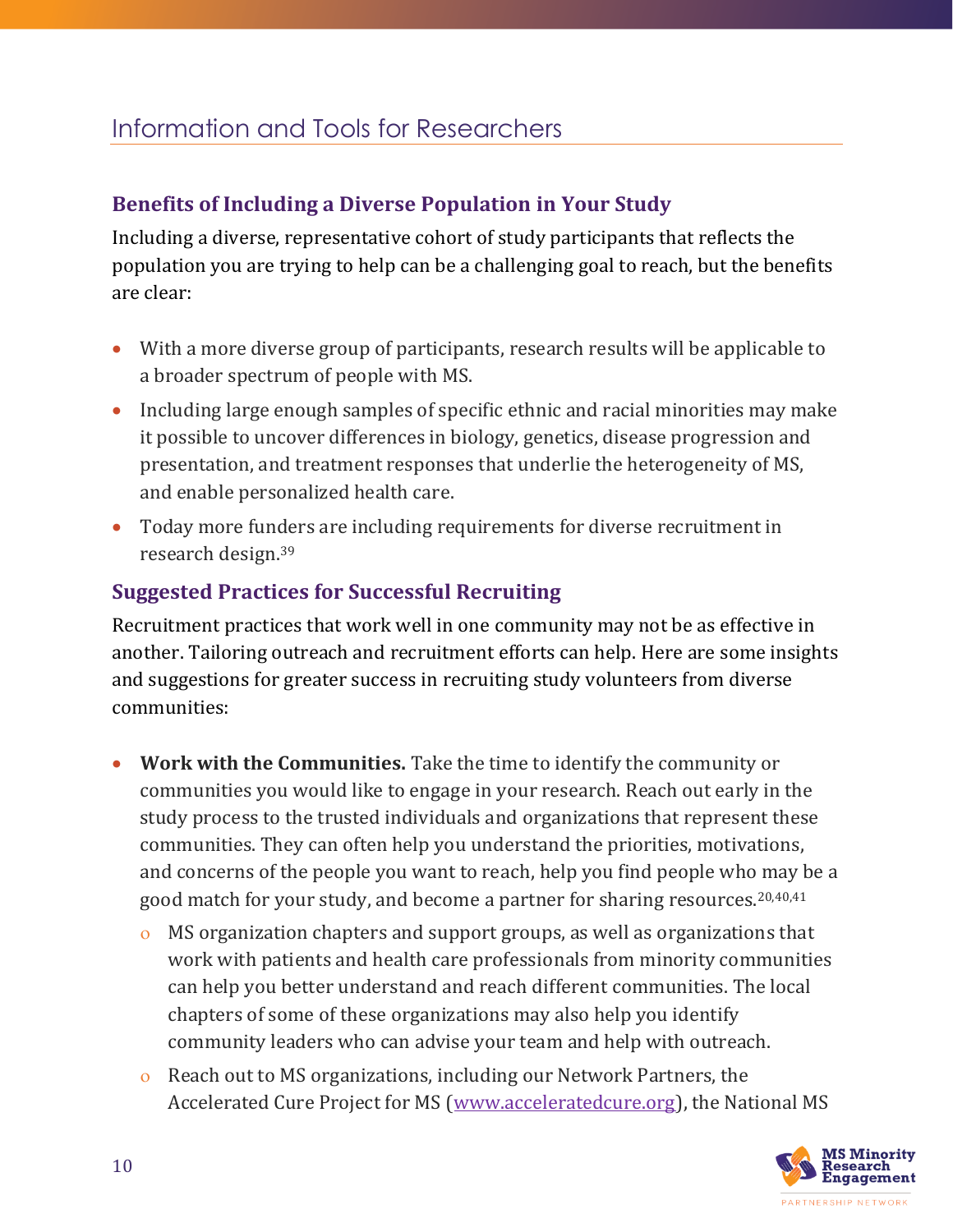Society [\(www.nationalmssociety.org\)](http://www.nationalmssociety.org/) and the MS Society of America [\(www.mymsaa.org\)](http://www.mymsaa.org/), as well as other MS organizations such as the Consortium of MS Centers [\(www.mscare.org\)](http://www.mscare.org/), and the International Organization of Multiple Sclerosis Nurses [\(http://iomsn.org\)](http://iomsn.org/).

- Our Network Partners, the National Hispanic Medical Association [\(www.nhmamd.org\)](http://www.nhmamd.org/), the National Black Nurses Association [\(www.nbna.org\)](http://www.nbna.org/), MANA, a National Latina Organization [\(www.hermana.org\)](http://www.hermana.org/), and National Minority Quality Forum (www.nmgf.org), as well as other organizations such as the Black Women's Health Imperative ([www.bwhi.org\)](http://www.bwhi.org/), and the National Medical Association [\(www.nmanet.org\)](http://www.nmanet.org/) are good places to begin.
- Local community advocates, churches, local policymakers, and business leaders may also be helpful resources for advice and outreach. Holding community meetings has been identified as a useful and preferred method for learning about research.<sup>30</sup>
- **Be There for the Long Haul.** Once you have established foundational connections with the relevant communities, invest the time and effort in maintaining these relationships and demonstrate your commitment to improving health.
	- Engage in regular, two-way dialogue with these communities to continue understanding their needs and desires. Share your ideas, and identify where your interests overlap with theirs.
	- Build partnerships focused on addressing the disease area and overall health (within which your study – and future studies – would be included) rather than a "one-off" interaction built around a single study.
- **Design Studies with Participants in Mind.** It is becoming common practice to involve patient and consumer advocates in the study design process, as well as inviting them to participate on Institutional Review Boards (IRBs) and panels that make funding decisions.
	- Consider including minority community members in the study design and planning process, including study focus, design, recruitment materials, and dissemination plans. The study will be more attractive to that community and the individuals may be able to promote or assist with recruitment into your study as an ambassador or navigator.
	- Be flexible and respectful of study participants' schedules, mobility and transportation issues, and responsibilities. For people with financial

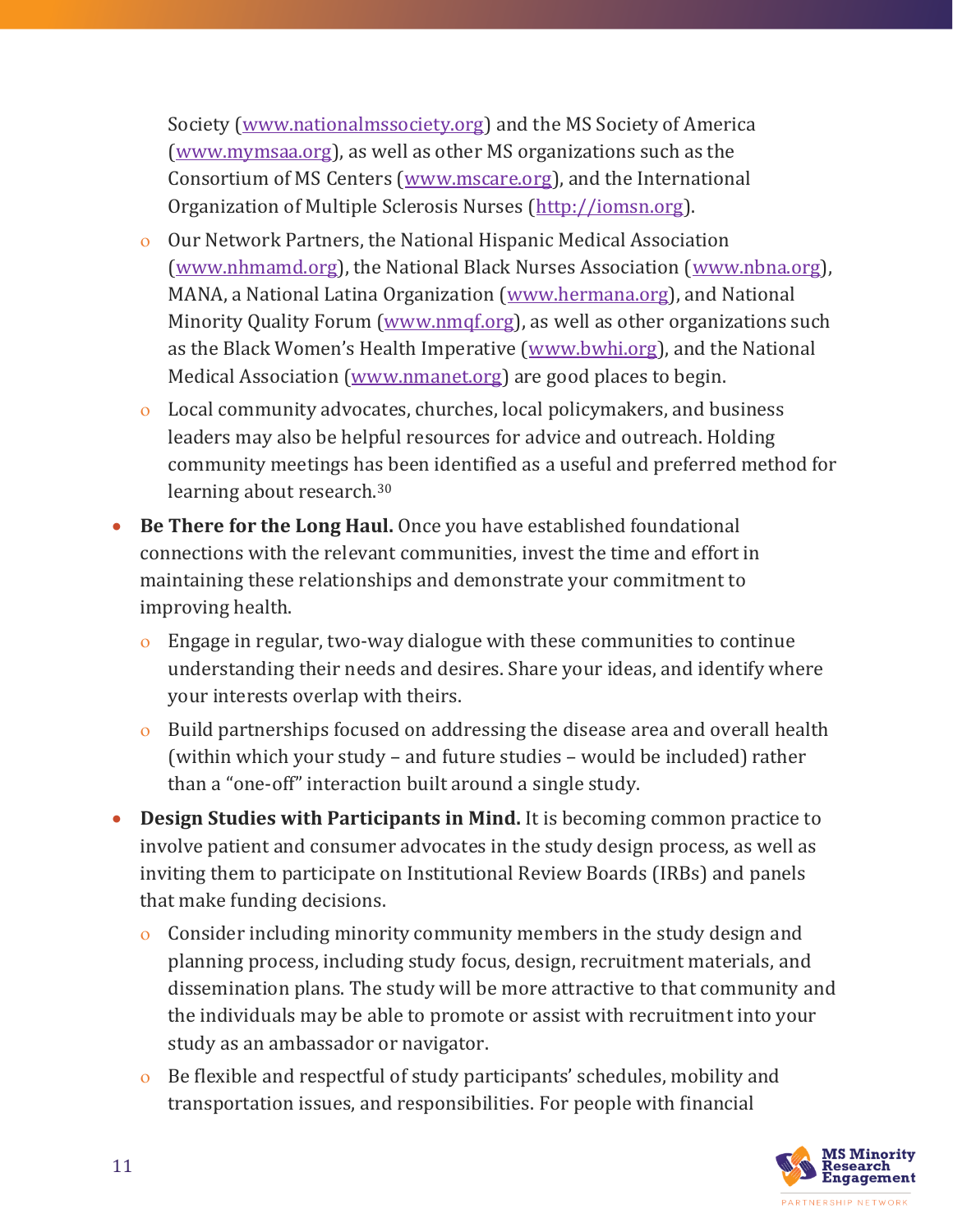constraints and/or multiple obligations, evening and weekend visits, telephone and online check-ins, and reimbursement for travel, accommodation, food, and time can go a long way to making the commitment easier to keep.<sup>42</sup>

- **Speak the Right Language.** A commonly reported concern among potential research participants is that they have trouble understanding the study, its goals, the consent forms, and what is expected of them.
	- **Health literacy & Lay Language.** For most people, science and medicine are foreign languages. Not only are the words unfamiliar, but some of the concepts around the scientific method and research design may be new, or at least long forgotten. It is important to prepare recruitment, informed consent, and informational materials that are understandable and relatable to your potential participants. Use terms they can understand and images that look like them. 34,37
	- **Translation and Cultural Competence.** To reach more diverse participants, such as people from Hispanic/Latino and Asian groups, creating accurate, culturally relevant materials is key. Even if they speak English, many people may feel more comfortable and more confident listening to or reading recruitment materials, screening questionnaires, consent forms, and other study materials in their native language. Enlist a professional translator or bilingual research coordinator to help communicate with participants for whom English is not their first language.<sup>43</sup>
	- **Use the Teach-Back Method. T**o ensure your patients understand the information presented, have them state it back to you in their own words.<sup>44</sup> Find information on the method on the Agency for Healthcare Resources and Quality [website.](https://www.ahrq.gov/professionals/quality-patient-safety/quality-resources/tools/literacy-toolkit/healthlittoolkit2-tool5.html)
- **Set and Meet Expectations.** Building trust is vital to recruitment and retention success for clinical trials, and transparency is an important component. Avoiding misunderstandings by ensuring that volunteers have a realistic understanding of what will happen in the study can help build and maintain trust.
	- Explain the study questions, goals, and what will be involved, using plain, easy-to-understand language. Communicate why the study matters, and how it may contribute to our understanding of MS and help people with MS.
	- Help participants understand what results (if any) they can expect to receive, and approximately when they would receive these results.

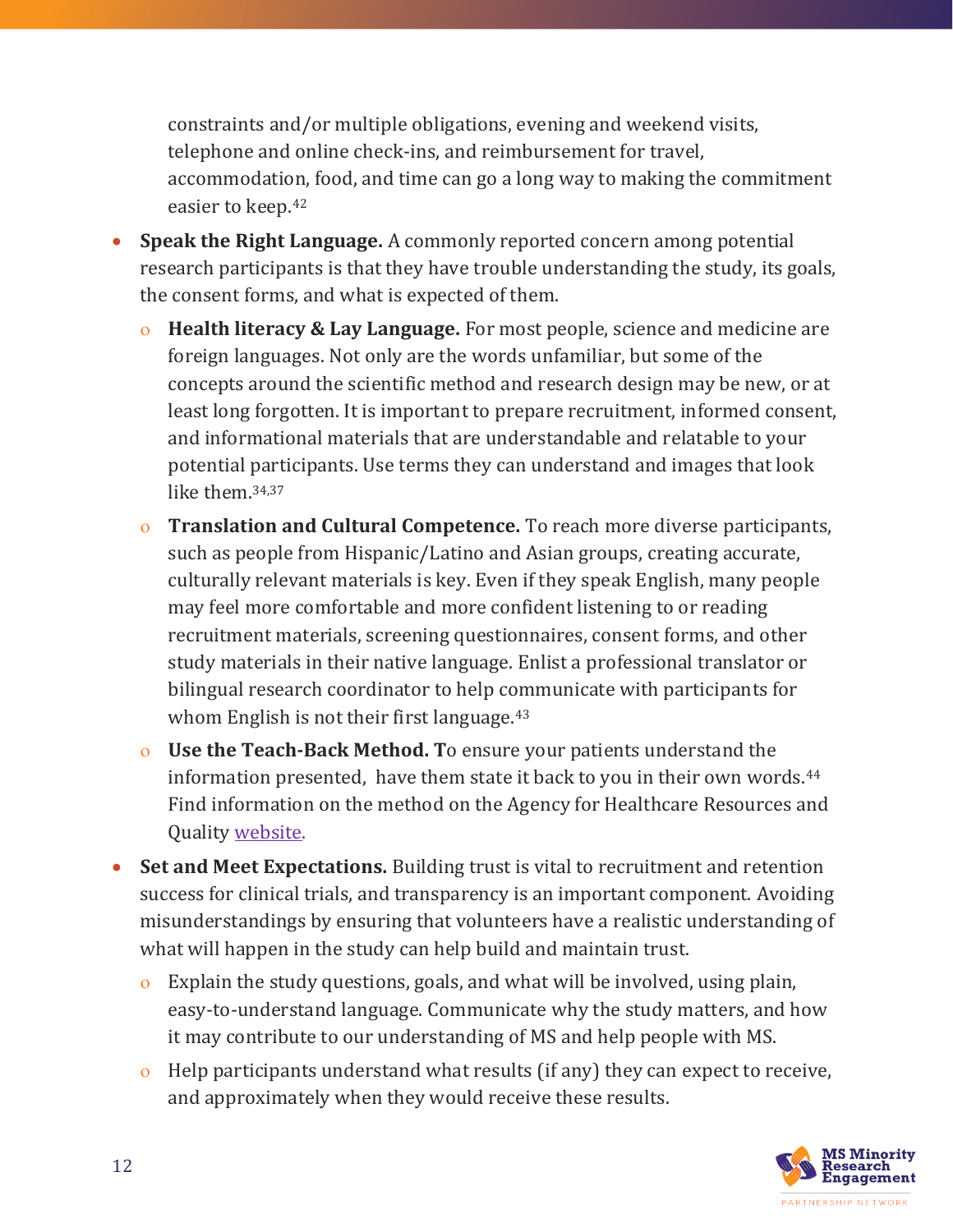- Describe any benefits that the study may provide to racial and ethnic minority communities or other subgroups of participants. For example, "We want to include people of different races and ethnicities in this study so we can understand whether the treatment works differently in different groups."
- Encourage volunteers to ask questions and address any possible concerns or challenges up front. Be ready with answers about side effects and long-term risks, treatment in the control group if there is one, funding and financial conflicts (especially related to pharmaceutical companies), and who else might be participating as both researchers and volunteers.
- Explain the reasoning when a volunteer cannot be accepted in a study and, if possible, direct them to other options. Being disqualified for a study without being told the reason why can deter a volunteer from seeking other research opportunities.<sup>38</sup>

#### **Seek Truly Informed Consent.**

- Use the consent document as a communication tool when talking to potential volunteers about the study. Provide copies to read and refer to sections in the document during your meeting.
- Explore alternative models of informed consent, such as electronic consent options that present the required information in a more user-friendly format than a lengthy paper document. Companies such as Sage Bionetworks have developed mobile-friendly, modular consent platforms that allow the participant to consent to specific parts of the study, but not to others. Consider splitting up the informed consent process into two meetings so people have time to read the materials, think about them, and ask questions before enrolling.
- Make absolutely clear that participation is voluntary and they can leave the study at any time.
- Understand that in some communities, such as the Hispanic community, family members are often included in decisions concerning medical care and research participation. Be available and prepared for an informed consent process that includes a wider family group.

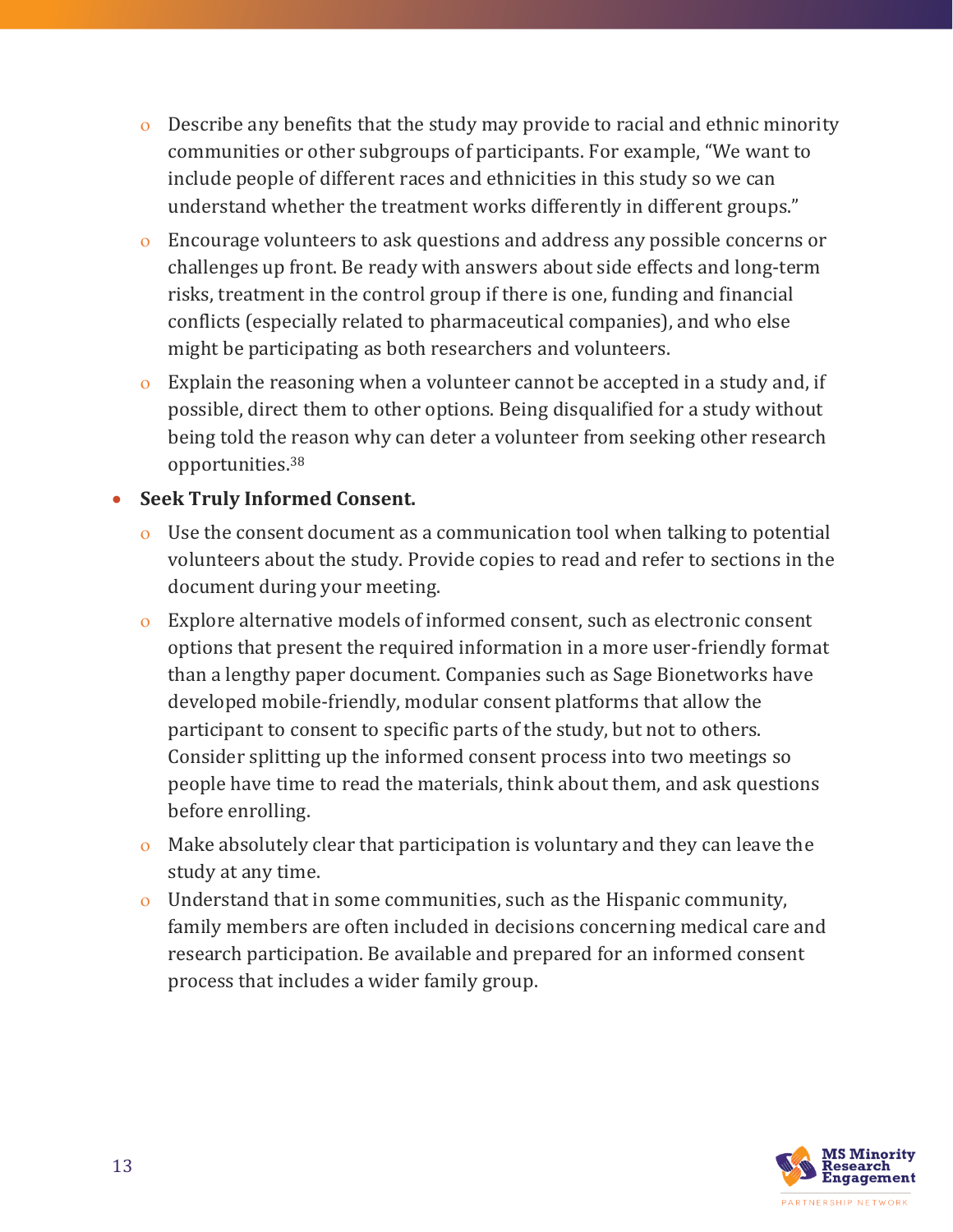- **Choose the Right Channel.** 
	- **Health Care Professionals.** Patients report a preference for hearing about research opportunities from their physicians. However, information about studies isn't always easy to find for busy clinicians. Reach out and supply informational materials – patient flyers, brochures, fact sheets, and contact information – directly to the MS clinics, neurologists, and pharmacists in the areas where you want to reach patients. National and state medical societies for MS health care professionals and minority health care professionals may be another good conduit. See here for a list of specialty and minority professional organizations.
	- **MS Organizations.** Organizations for people with MS are another source of information about clinical trials that people with MS trust.<sup>33</sup> These organizations may post links to current research opportunities, share information about them in newsletters, emails, and social media, and even be able to recommend people to serve your research team as an advisor. See here for a list of MS patient advocacy organizations.
	- **Institutions, Centers, and Clinics.** Reach out to health care professionals in your institution and/or other MS centers, clinics, and pharmacies.
		- Talk with physicians, nurses, and other health professionals about the study and the patients you are looking to recruit. Consider hosting a meeting or grand rounds on the topic.
		- Post information about your study in institutional newsletters, emails, updates, and the like, as well as flyers and waiting rooms
		- If available, work with your Institution's programs or offices that are aimed at increasing minority research recruitment and/or patient advocates.
	- **Websites, blogs, and social media.** Look for websites, bloggers, and social media groups that cater to people with MS from different racial and ethnic backgrounds.
		- Contact the site or group owner and ask to share information with their audience or followers or, if the group allows public posts, upload an appealing message. Social posts with an image are more likely to be read.